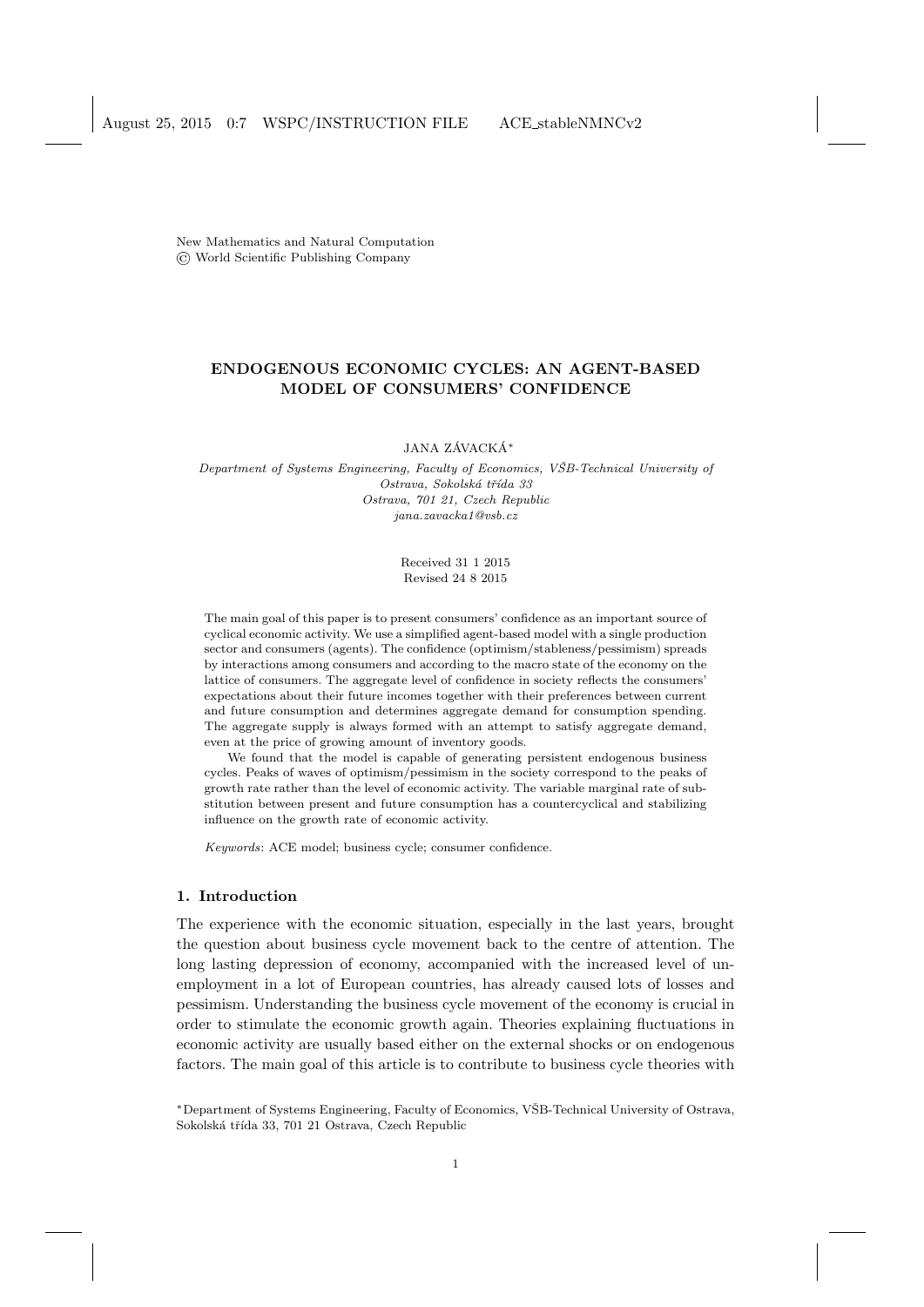an introduction of possible cyclical behavior coming from the consumers' confidence in the society.

The role of confidence in the determination of economic activity was already stressed by Keynes [2007], but for the difficulty of its measurement it took a long time to include it into the modelling of economic activity. Nowadays there are a variety of indicators on the basis of statistical surveys measuring the level of confidence in the society, the most known are Michigan's Index of Consumer Sentiment (ICS) for the US economy or Consumer Confidence Indicator counted as a part of The Joint Harmonised EU Programme of Business and Consumer Surveys published by the European Commission. By virtue of these data, the significance of the confidence indicator to model the behavior of economic activity was already confirmed in the studies of Acemoglu and Scott [1994], Bram and Ludvigson [1998], Carrol et al. [1994] and Souleles [2009].

In the recent years, the spread of the waves of optimism or pessimism in the society has started to be modeled also from the bottom up, by using agent-based models. This approach is mainly based on heterogeneity and interactions among agents in the formation of the optimistic or pessimistic attitude. The great work and explanation of the endogenous business cycle movement in the economic activity stemming from the optimistic/pessimistic attitude of the agents was described for example by Westerhoff [2010] or Westerhoff and Hohnisch [2010]. The most sophisticated and important macroeconomic agent-based models were done by Deissenberg et al. [2008], Delli Gatti et al. [2011] or by Dosi et al. [2006].

In this paper, we are introducing a possible additional source of cyclical movement coming from consumers' confidence. We model the spread of confidence in the society through interactions among consumers in an agent-based model in the sense of Westerhoff [2010]. We decided to use a simplified model with minimum additional factors to present the pure effect of consumers' confidence in economic activity.

The model consists of one economic unit (firm) and consumers. Consumers form their confidence on the basis of last macro states of the economy and level of confidence in their local neighborhood. We distinguish among three possible states of confidence - optimism, stableness and pessimism. We work with the term consumers' confidence in the broad sense. Consumers' confidence in the model represents not only the consumers' expectations about their future incomes, but includes also actual consumers' preferences for savings. The level of consumers' confidence in the society together with past values of consumption spending and incomes determines the aggregate demand for consumption in the model. The production part of the model is simplified. The unique producer - firm - forms the aggregate supply with the target to fully satisfy the expected aggregate demand even if it causes inventory. The aggregate supply is determined by the last level of realized consumption and the expectations about the future aggregate demand. We found that the model is generating a cyclical movement of consumers' confidence with the cyclical effect on aggregate demand and hence on economic activity.

The article is organized as follows. In section 2, the model is introduced. In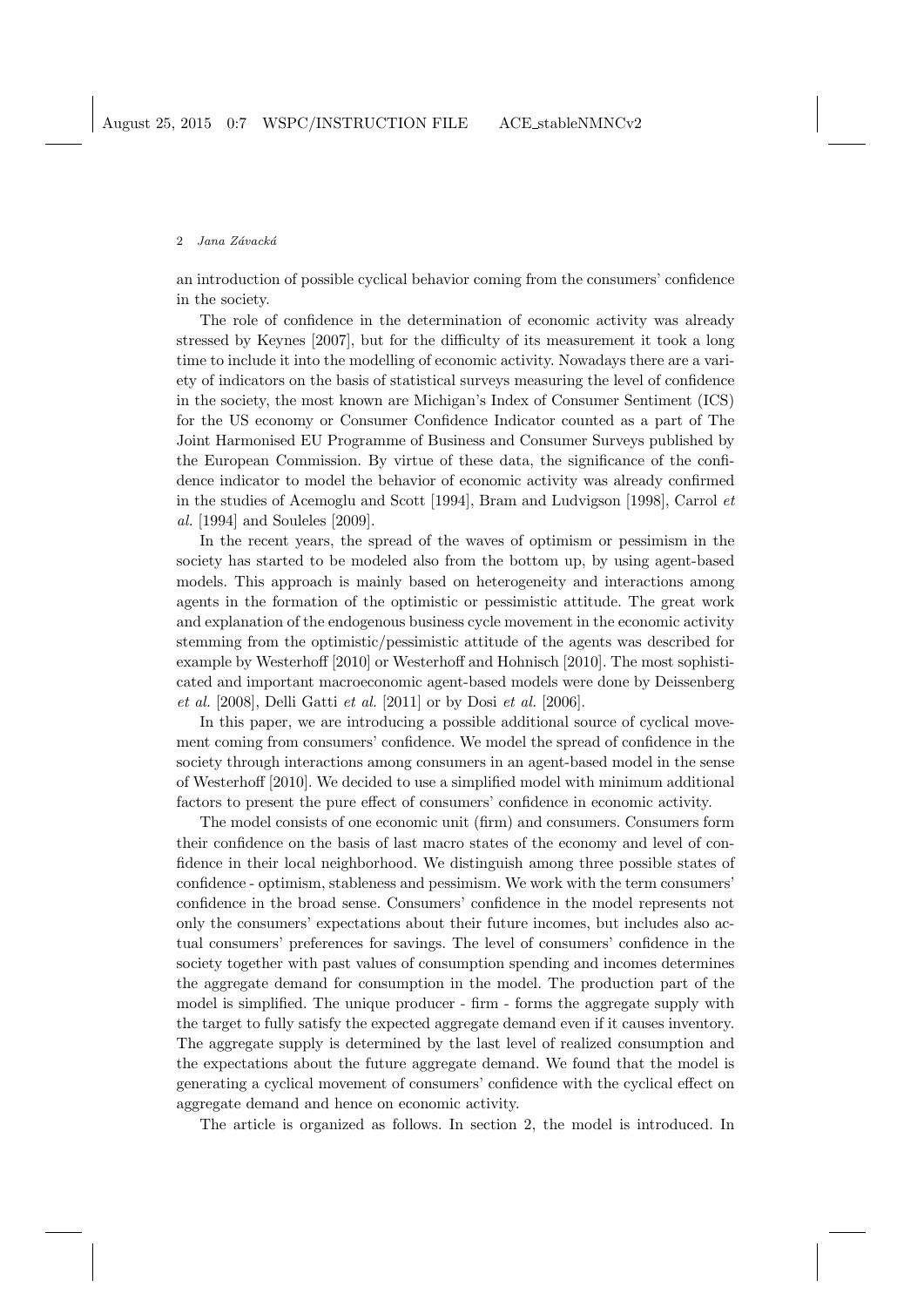section 3, we present the simulation results of the model. In section 4, we present the sensitivity analysis on micro parameters of the model. Section 5 concludes.

# 2. The Model

The model is constructed to simulate the behavior of macroeconomic variables with respect to the level of consumers' confidence generated on micro economic level. We built the model slightly in accordance with the macroeconomic agent-based model of Westerhoff [2010], who modeled economic activity with respect to the waves of optimism/pessimism in the firms' expectations.

The simulation of the model consists of two kinds of steps - macro steps and micro steps. The state of the economy, presented on macroeconomic variables such as an aggregate demand, an aggregate supply, a final consumption spending etc. is evaluated and observed during macro steps. Each macro step represents one quarter of the year and consists of T micro steps. During these micro steps the simulation of consumer confidence is driven. Heterogeneous agents (consumers) form their confidence opinion on the basis of their neighbors and state of economy from last macro step. After this simulation the new macro step follows. The new state of the economy is evaluated on the basis of the values of macroeconomic variables from the last periods and the simulated state of confidence in the society from the last macro step. Following this way values of macroeconomic variables are determined from the bottom up. The distinction between two kinds of steps was already used in Westerhoff [2010] and increases the transparency of the model.

## 2.1. Forming the state of confidence

This section describes the core of the agent-based model - the simulation of forming the state of the confidence. We follow and model the level of confidence in society from the bottom, in accordance with Westerhoff [2010]. The behavior of agents is observed in micro perspective and the interactions in neighborhood are allowed. We choose a lattice of agents, equally endowed with the same level of income. In this lattice every agent is forming his own state of confidence on the basis of two aspects: on the macroeconomic situation (the state of the global environment) and local microeconomic condition (the confidence in the neighborhood).

We distinguish among three possible states of confidence: optimist  $(O_{t\tau}^i)$ , pessimist  $(P_{t\tau}^i)$  and stable agent  $(St_{t\tau}^i)$ . Optimist is expecting an increase in the future incomes and wants to increase his consumption spending. Pessimist is expecting a decline in his future incomes and wants to decrease his consumption spending. The stable agent can have different expectations about his future incomes, but does not want to change the level of his consumption spending in no direction (proportional to his average income).

The business cycle is defined by the cyclical behavior of the confidence and divided with respect to inflex points into the four phases - two phases of expansion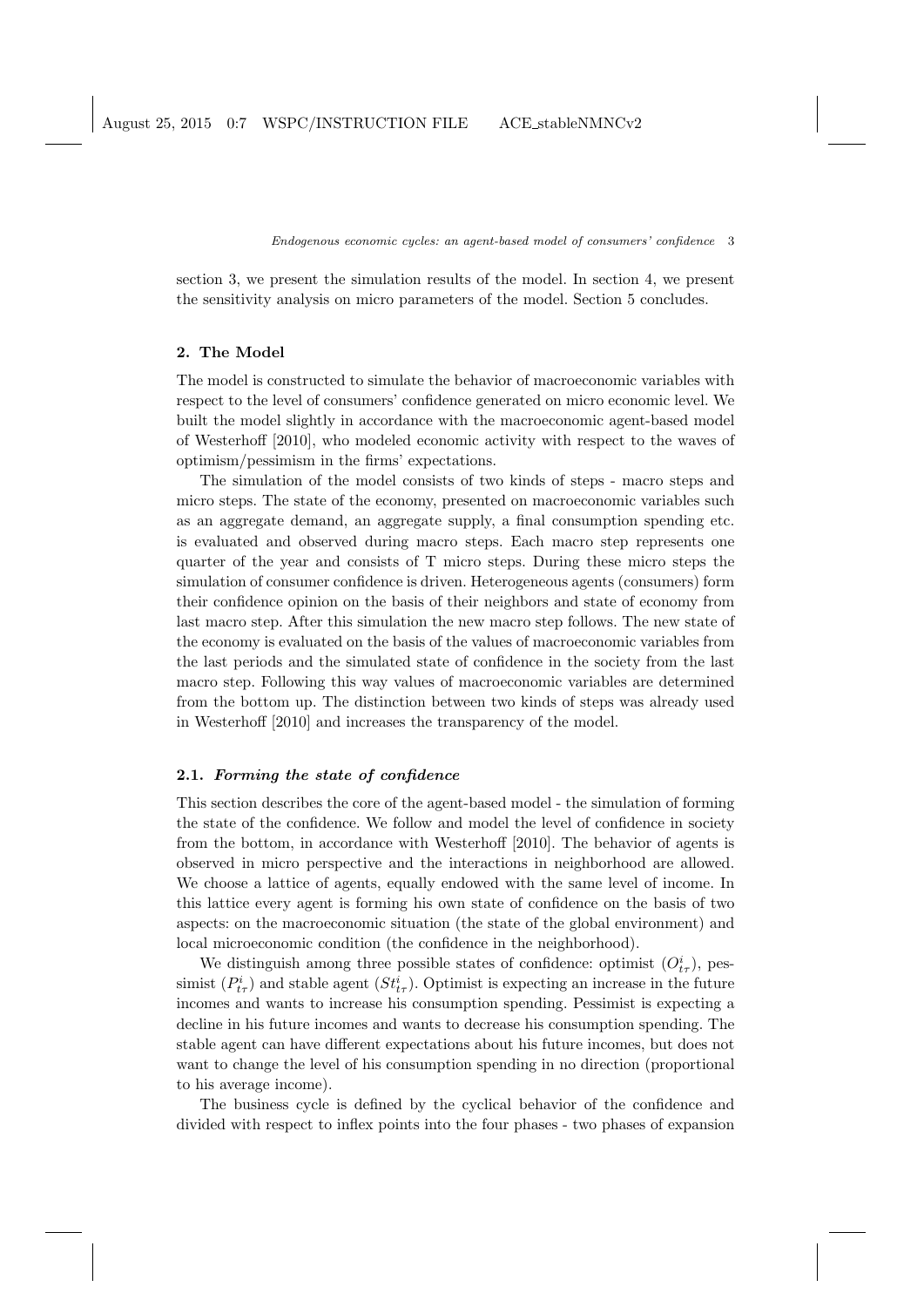and two phases of contraction. The scheme of the business cycle is presented in Figure 1.



Fig. 1. The business cycle.

The first phase of expansion starts when all agents became stable after the contraction. In this phase the wave of optimism is spread and the confidence in the society is growing. The second phase of the expansion starts at the moment A, when all the agents became optimists. After this moment the agents start to stabilize their consumption spending. The beginning of the contraction (third phase) starts when all agents became stable. During this phase the wave of pessimism is spread. The fourth phase starts at the moment B, when all agents became pessimists. After this moment agents again start to stabilize their consumption spending until they are all stable again and the cycle begins anew.<sup>a</sup> The state of confidence is one of the key variables which determines aggregate demand. Thus the cyclical behavior of confidence is with some time lag followed also with the cyclical behavior of the aggregate demand and aggregate income.

Following the idea of Westerhoff [2010], the level of confidence is formed between every macro step t and  $t + 1$  during T micro steps. In the period t the state of the global environment is set. Agents know the information about the total aggregate income  $Y_t$ . In every micro step  $\tau$  there is one agent randomly chosen. This agent

<sup>a</sup>The turning points of the business cycle are the moments when all agents are stable. This is different to Westerhoff [2010], where the turning points are the moments when all agents are optimists/pessimists.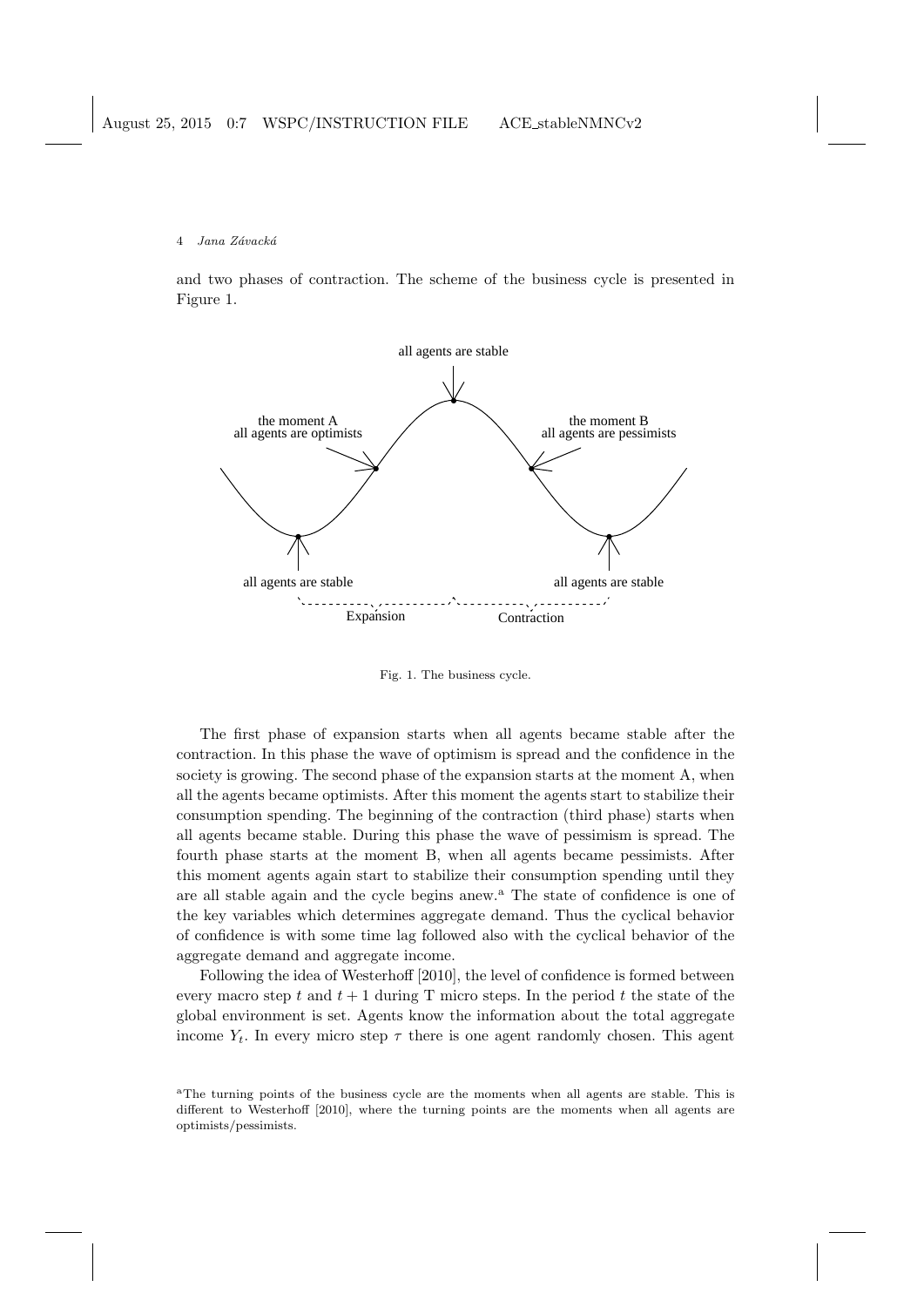decides about his state of confidence, according to probabilities

$$
Prob(O_{t\tau}^{i}) = \begin{cases} \frac{\exp(\alpha_{t}^{Y} + \alpha_{t}^{S} + \beta_{t\tau}^{i})}{1 + \exp(\alpha_{t}^{Y} + \alpha_{t}^{S} + \beta_{t\tau}^{i})} & \text{in expansion,} \\ 0 & \text{in contraction.} \end{cases}
$$
(2.1)

$$
Prob(P_{t\tau}^{i}) = \begin{cases} 0 & \text{in expansion,} \\ \frac{1}{1 + \exp(\alpha_t^Y + \alpha_t^S + \beta_{t\tau}^i)} & \text{in contraction.} \end{cases}
$$
(2.2)

$$
Prob(St_{t\tau}^i) = 1 - Prob(O_{t\tau}^i) - Prob(P_{t\tau}^i). \tag{2.3}
$$

The probabilities depend on three parameters.  $\alpha_t^Y$  and  $\alpha_t^S$  are the global sensitivity parameters to income and savings, respectively, at time t,  $\beta_{t\tau}^{i}$  is the local parameter of the sentiment in the considered neighborhood. The parameter  $\alpha_t^Y$  is defined as

$$
\alpha_t^Y = \begin{cases} \alpha^Y & Y_t > \frac{1}{4}(Y_{t-4} + Y_{t-3} + Y_{t-2} + Y_{t-1}), \\ -\alpha^Y & Y_t \le \frac{1}{4}(Y_{t-4} + Y_{t-3} + Y_{t-2} + Y_{t-1}), \end{cases}
$$
(2.4)

This parameter represents the sensitivity of consumer to the change in his income. The consumer compares his actual income to the average income from the last four periods to distinguish between temporal and permanent changes and reduce the effect of temporal fluctuations in income. The use of average annual income rather than the last income is in accordance with the Permanent Income Hypothesis of Friedman [1957]. The average income from the last four quarters was chosen according to the consumer confidence measurement by The Joint Harmonised EU Programme of Business and Consumer Surveys. The consumer confidence is measured by questionnaires asking the consumer about his expectations in comparison to the situation of the last year.

Differently from Westerhoff [2010] we introduce another global parameter  $\alpha_t^S$ . This parameter represents the sensitivity to savings. If we consider that the utility function of consumer is a convex function of consumption, the marginal utility of consumption is decreasing. In the first phase of expansion, after the turn in economic activity, the consumers' needs are non saturated because of the long period of decreased incomes. Hence the marginal utility of consumption is high. The increasing income of consumers leads to increase of consumption spending. The individual aggregate demand is therefore affected just by the changes in income.

We assume, that after some period of increasing income and consumption spending, the marginal utility of consumption decrease (the utility function is the convex function of consumption, the majority of previous needs was mainly saturated) and the marginal utility of saving increase. We reflect this change of preferences of the consumer in the model by introducing the parameter  $\alpha_t^S$ , which decreases the probability of an agent to be an optimist (with the will to increase the consumption spending) in favor to become a stable agent (with the will to stabilize the consumption spending, hence increase also savings). For the simplicity, we activate this parameter when every consumer became optimist, e.g. at the moment A. After this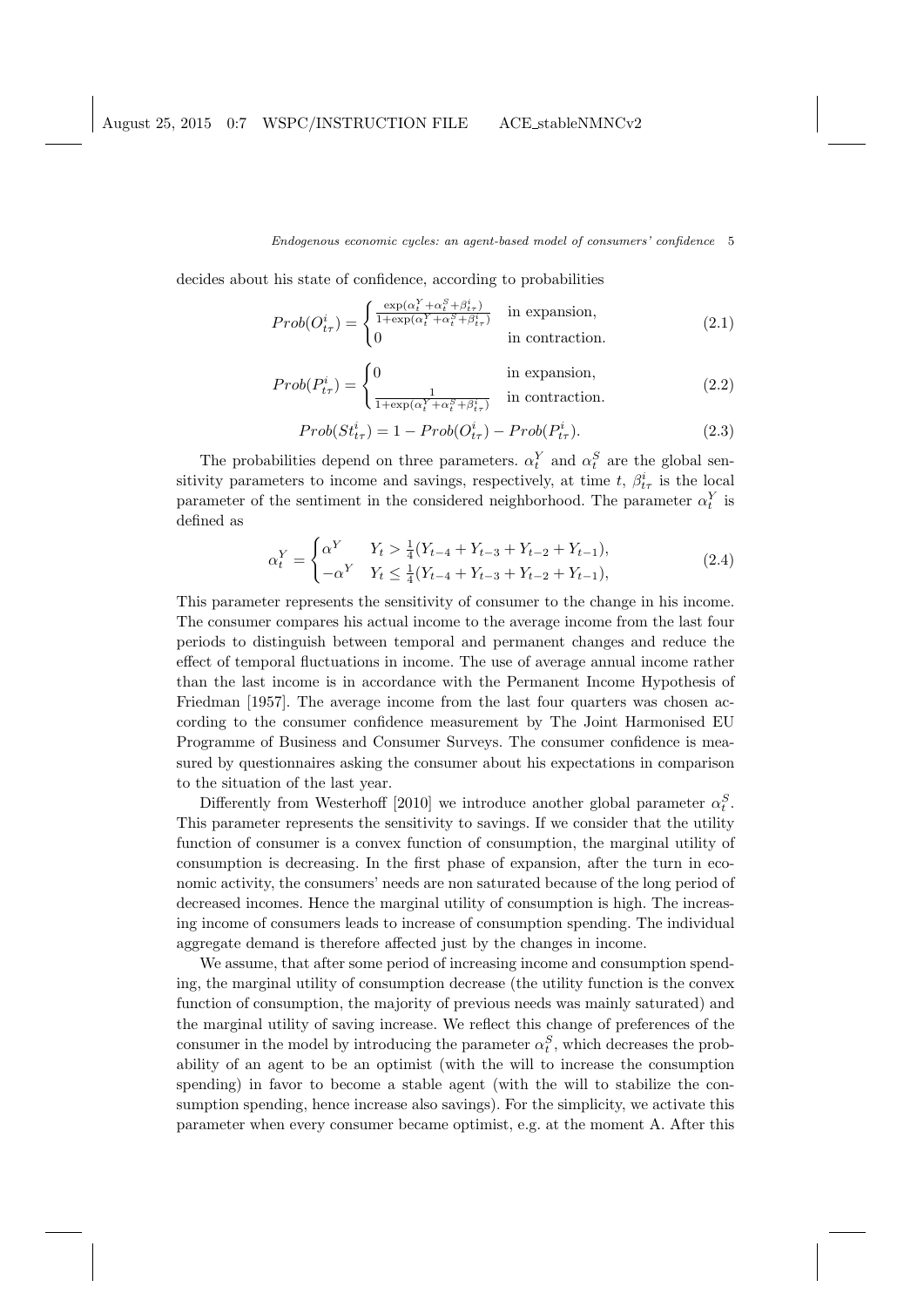moment the second phase with negative values of  $\alpha_t^S$  starts. This parameter affects the aggregate demand in the opposite direction as  $\alpha_t^Y$ , slowing down the aggregate demand for consumption spending.

The analogical situation is repeated during the contraction. In the first phase of decline, after the turn in economic activity, consumers adjust their demand for consumption according to the decreasing income. After some period of decreasing income, we assume that the marginal utility of consumption starts to be greater than the marginal utility of keeping the savings and consumers start to decrease their savings in favor of stabilizing consumption. This assumption is in accordance with Pollin [1988], who postulated that the decrease in income could lead to necessity to borrow to maintain the consumption, as well as with Ryoo [2014], also presenting the inelasticity of desired consumption to the income changes. By analogy to expansion, we activate the parameter  $\alpha_t^S$  in the moment where all the agents are pessimists (moment B). After this moment the value of parameter  $\alpha_t^S$  is positive, decreasing the probability of an agent to be a pessimist (with the will to decrease the desired consumption) in favor to be stable (with the will to stabilize the consumption spending). The parameter  $\alpha_t^S$  is defined as

$$
\alpha_t^S = \begin{cases}\n\alpha^S & \text{in expansion after the moment A,} \\
-\alpha^S & \text{in contraction after the moment B,} \\
0 & \text{otherwise.} \n\end{cases}
$$
\n(2.5)

In accordance to Westerhoff [2010] and the idea of agent-based modelling we introduce one local environment parameter  $\beta_{tr}^i$ . This parameter represents the local sensitivity on the mood around the chosen agent i, where  $\beta$  is sensitivity parameter to the local environment,  $\#O_{t\tau}^i$  is the number of neighbors of agent i, which are optimists,  $\#P_{t\tau}^i$  is the number of neighbors of agent i, which are pessimists and  $#St<sup>i</sup><sub>t</sub>$  is the number of neighbors of agent *i*, which are stable in macro step *t*, micro steps  $\tau$ . This parameter runs the spread of optimism/stableness/pessimism among agents. The individual parameter is defined as

$$
\beta_{t\tau}^{i} = \begin{cases} \beta(\#O_{t\tau}^{i} - \# St_{t\tau}^{i}) & \text{in expansion,} \\ \beta(\# St_{t\tau}^{i} - \# P_{t\tau}^{i}) & \text{in contraction.} \end{cases}
$$
 (2.6)

### 2.2. Macroeconomic part of the model

The endogenous business cycle movement is presented on the simplified agent-based model of a closed economy, consisting of one type of heterogeneous agents - consumers, and of one production unit - firm. For the simplicity we do not consider any fiscal nor monetary authority. We take prices as constant (e.g., zero inflation), hence we can directly set the price of one unit of goods as 1, without loss of generalization. The investment is only in the form of inventory goods and the interest rate for saving is equal to 0. The reason for such simplification is that we want to investigate the influence of consumers' confidence in economic activity, without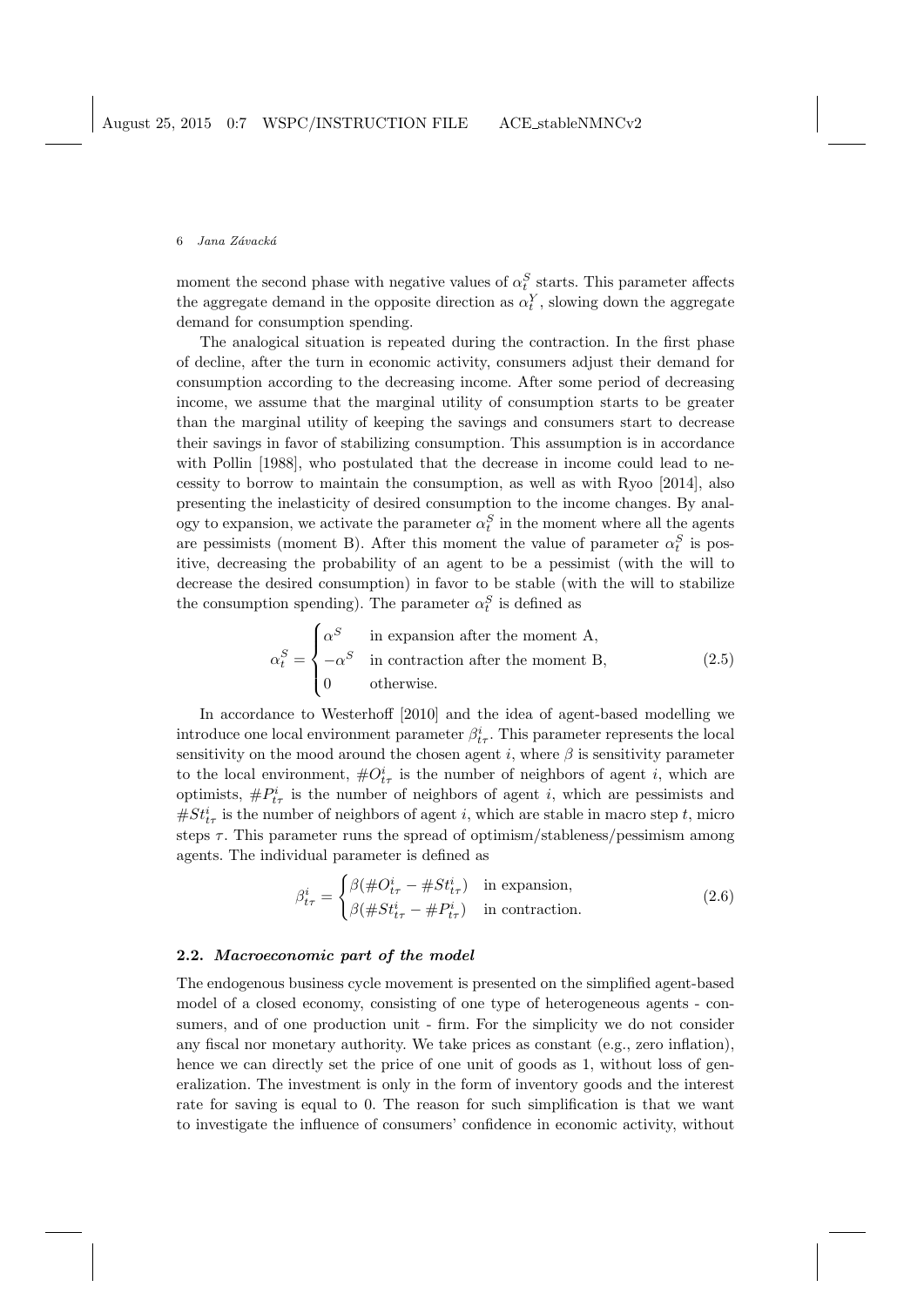any side effects caused by the stickiness of prices or wages, investment intentions, fluctuations in the monetary base, etc. All these effects could by themselves also cause fluctuations in economic activity and could make the influence of consumers' confidence on economic activity nontransparent. Once we locate the influence of consumers' confidence on economic activity, we can relax some of these assumptions and investigate the cyclical behavior of economic activity in the width dimension.

Consumers in the model determine by their consumption spending the aggregate demand for goods. In every period they obtain a salary from firms. Because of the absence of government, the salary is not decreased by tax. For the simplicity we take that the total income  $Y_t$  is always uniformly distributed among all agents  $(M)$ , so the individual income of every consumer  $i$  in the time  $t$  is

$$
Y_t^i = \frac{1}{M} Y_t \tag{2.7}
$$

We assume that every consumer forms his decision about consumption spending, mainly according to the rational expectation permanent income hypothesis [REPIH, Hall, 1978]. <sup>b</sup> The consumer estimates his future stream of incomes and consistent with the life-cycle hypothesis [Modigliani, 1966] has an intention to smooth the consumption in future periods. We relax the assumption about considering the whole life-cycle and we rather assume that the consumer is estimating future incomes as well as distributing them for consumption spending over the undefined future horizon.

We built the expectations about future incomes of consumer on the basis of last incomes and consumer confidence. As well as by the definition of  $\alpha_t^Y$ , we eliminate the effect of temporal fluctuations in consumer's income by using rather the value of average income from the last periods than the value of last income, in accordance with the permanent income theory [Friedman, 1957]. This is also supported by Ryoo [2014], who used in the formulation of desired consumption rather the stream of last incomes than the last value of income. Similarly to Carrol et al. [1994] we use the values of consumers' income from the whole last year, which in our model corresponds to four periods (quarters). With respect to the consumer confidence, we define his target consumption spending for future period  $\bar{C}_t^i$ . We use the consumer confidence as a proxy not only for the expectation of the consumer's future income, but also for his preferences between current and future consumption spending. Each consumer  $i$  is in the time  $t$  forming his target consumption spending for future period

 $<sup>b</sup>$ Carrol *et al.* [1994] were using the past stream of incomes together with the confidence indicators</sup> as a proxy of rational expectation for the future stream of incomes. In this paper, we are also using the past stream of incomes in combination with the consumer confidence. However, the confidence here is not the result of all information available to the consumer, but rather the simulated confidence which depends solely on the aggregate income and the confidence in the neighborhood and in the whole society. This way it could be questionable if the expectations are still rational or should be rather considered as adaptive.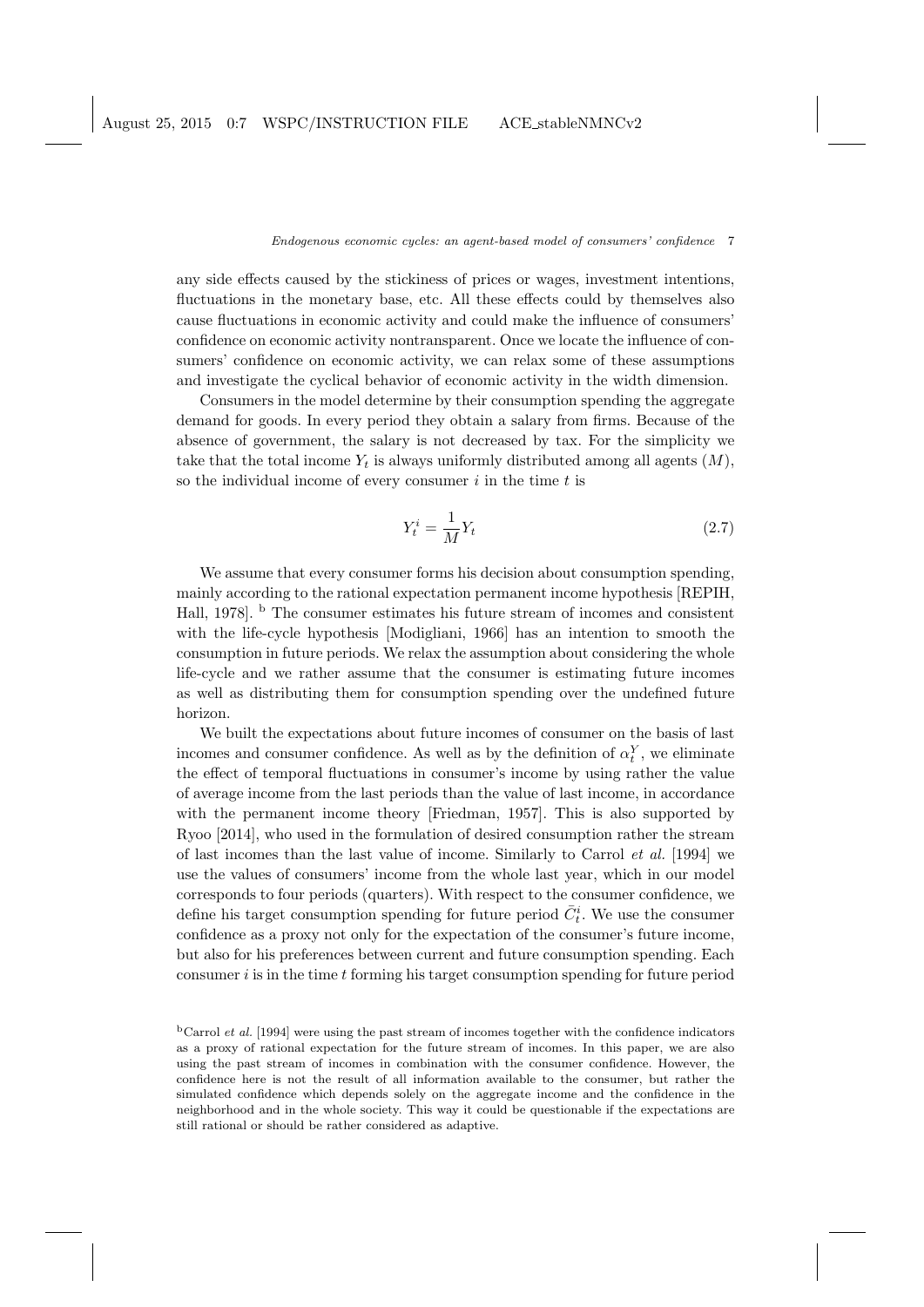$\bar{C}_t^i$  according to his state of confidence as

$$
\bar{C}_t^i = \begin{cases}\n(1+x)\frac{1}{4}(Y_{t-3}^i + Y_{t-2}^i + Y_{t-1}^i + Y_t^i) & \text{optimist,} \\
\frac{1}{4}(Y_{t-3}^i + Y_{t-2}^i + Y_{t-1}^i + Y_t^i) & \text{stable,} \\
(1-x)\frac{1}{4}(Y_{t-3}^i + Y_{t-2}^i + Y_{t-1}^i + Y_t^i) & \text{pessian,} \\
\end{cases} \tag{2.8}
$$

where  $x$  is an extrapolation constant denoting the effect of the presence of optimism/pessimism.

In accordance with Abel [1990], we assume that the consumer does not have the full control over the amount of his consumption spending and the share  $\gamma$  of the consumption is dependent on the individual consumption spending from the previous period  $C_{t-1}^i$ . The individual demand for consumption spending  $ID_t^i$  at time t is

$$
ID_t^i = \gamma C_{t-1}^i + (1 - \gamma)\overline{C}_t^i \tag{2.9}
$$

Summing up individual demands for all agents, we obtain the aggregate demand for consumption  $AD_t$ 

$$
AD_t = \gamma C_{t-1} + (1 - \gamma)(1 + \frac{x}{M}(\#O_t - \#P_t))\frac{Y_{t-3} + Y_{t-2} + Y_{t-1} + Y_t}{4}, \quad (2.10)
$$

where  $\#O_t$  is the number of optimists and  $\#P_t$  the number of pessimists at time t.

We assume that there is a competitive environment of many small firms in the economy. Hence, the production sector could be represented by a unique producer (firm) with the zero profit and the intention to always try to fully satisfy the future aggregate demand even if it causes some involuntary inventory goods. This firm in the model forms the aggregate supply  $AS_t$ . Consumers are always immediately paid for their production  $(Q_t)$ . Because the profit is zero, the price of the goods is equal to their costs and so the total income at time  $t$  is

$$
Y_t = Q_t. \tag{2.11}
$$

The firm obtains the payment from the sale of goods at the moment of selling. Thus, the firm firstly pays for the production of goods and in case of some inventory, could obtain the back payments with some time delay.

The real aggregate supply in the time  $t$  consists of the inventory goods of firm accumulated from previous periods  $I_t$  and of the current production  $Q_t$ , e.g.

$$
AS_t = I_t + Q_t. \tag{2.12}
$$

The firm always tries to satisfy the aggregate demand, but at the same moment does not want to let the amount of inventory goods grow too fast. For this reason the strategy of the firm about aggregate supply differs within the business cycle. The asymmetric behavior of the production setting was used also by Gualdi *et al.* [2015], motivated by the explanation that firing and hiring costs are not equal. In the case of contraction, the firm observes the decrease in the aggregate demand and thus setting the aggregate supply as the quantity of goods demanded at the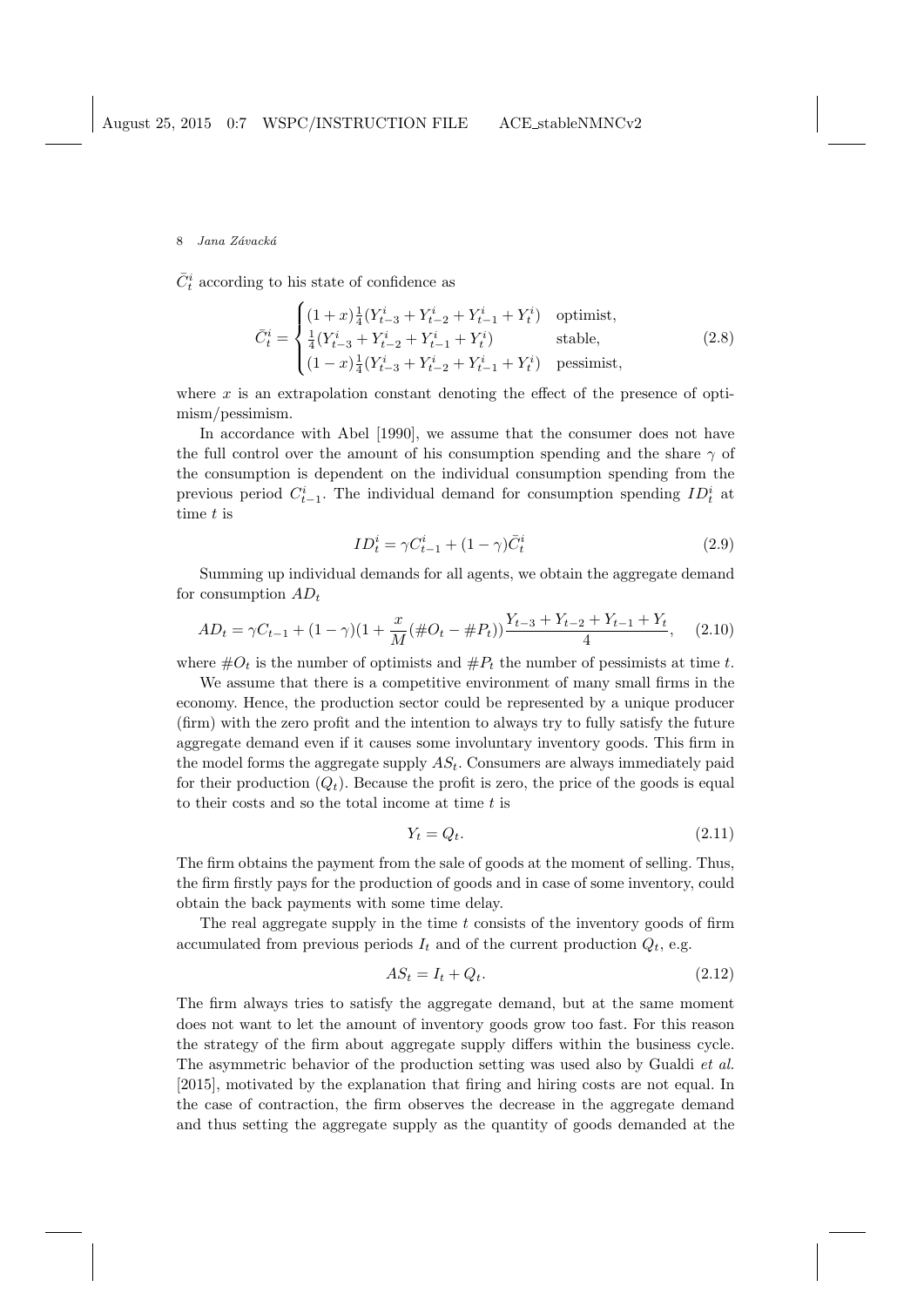last period  $(AD_{t-1})$  is sufficient to satisfy the next aggregate demand. At the same time, the firm wants to get clear of the inventory goods and starts to decrease it. The firm is than willing to produce just  $AD_{t-1} - \kappa I_t$ , where  $\kappa$  is the decreasing inventory parameter.<sup>c</sup>

On the other side, in the case of expansion, the firm observes the increase of aggregate demand. Setting the aggregate supply equal to past aggregate demand will therefore not be sufficient to satisfy the whole future aggregate demand. Thus, the firm has an intention to increase the production. We assume, that the expectations of consumers about the growth of production (e.g., also their income) in the next period are right, so the firm would like to produce  $(1 + \frac{x}{M}(\#O_t - \#P_t))Q_{t-1}$  at time t. We define the target production of the firm  $\overline{Q}_t$  at time t as the maximum value of these two different production settings

$$
\bar{Q}_t = \max\{AD_{t-1} - \kappa I_t, (1 + \frac{x}{M}(\#O_t - \#P_t))Q_{t-1}\}\tag{2.13}
$$

The production depends on the labor force and every big change in the labor force brings to the firm some adjustment costs. To reduce these costs the firm is adjusting production with some level of smoothing  $(\delta)$ . The aggregate production  $Q_t$  is then determined as

$$
Q_t = \delta Q_{t-1} + (1 - \delta) \max\{AD_{t-1} - \kappa I_t, (1 + \frac{x}{M}(\#O_t - \#P_t))Q_{t-1}\}.
$$
 (2.14)

The aggregate demand is compared with the aggregate supply. According to the matching on the goods market (which is also used in the agent-based model of Riccetti *et al.* [2014]) the final realized consumption at time t is determined as

$$
C_t = \min\{AD_t, AS_t\}.\tag{2.15}
$$

This result determines the future amount of inventory goods of the firm

$$
I_{t+1} = AS_t - C_t \tag{2.16}
$$

and the savings  $S_t$  and future assets  $A_{t+1}$  of consumers

$$
S_t = Y_t - C_t \tag{2.17}
$$

$$
A_{t+1} = A_t + S_t. \t\t(2.18)
$$

Just to note that in case that the smoothing of consumption is stronger than the smoothing of production ( $\gamma > \delta$ ), the final realized consumption is in most cases equal to the aggregate demand (e.g. the aggregate demand is fully satisfied).

<sup>c</sup>The target production function dependent on the amount of inventory was also used in the agent-based model of Riccetti et al. [2014].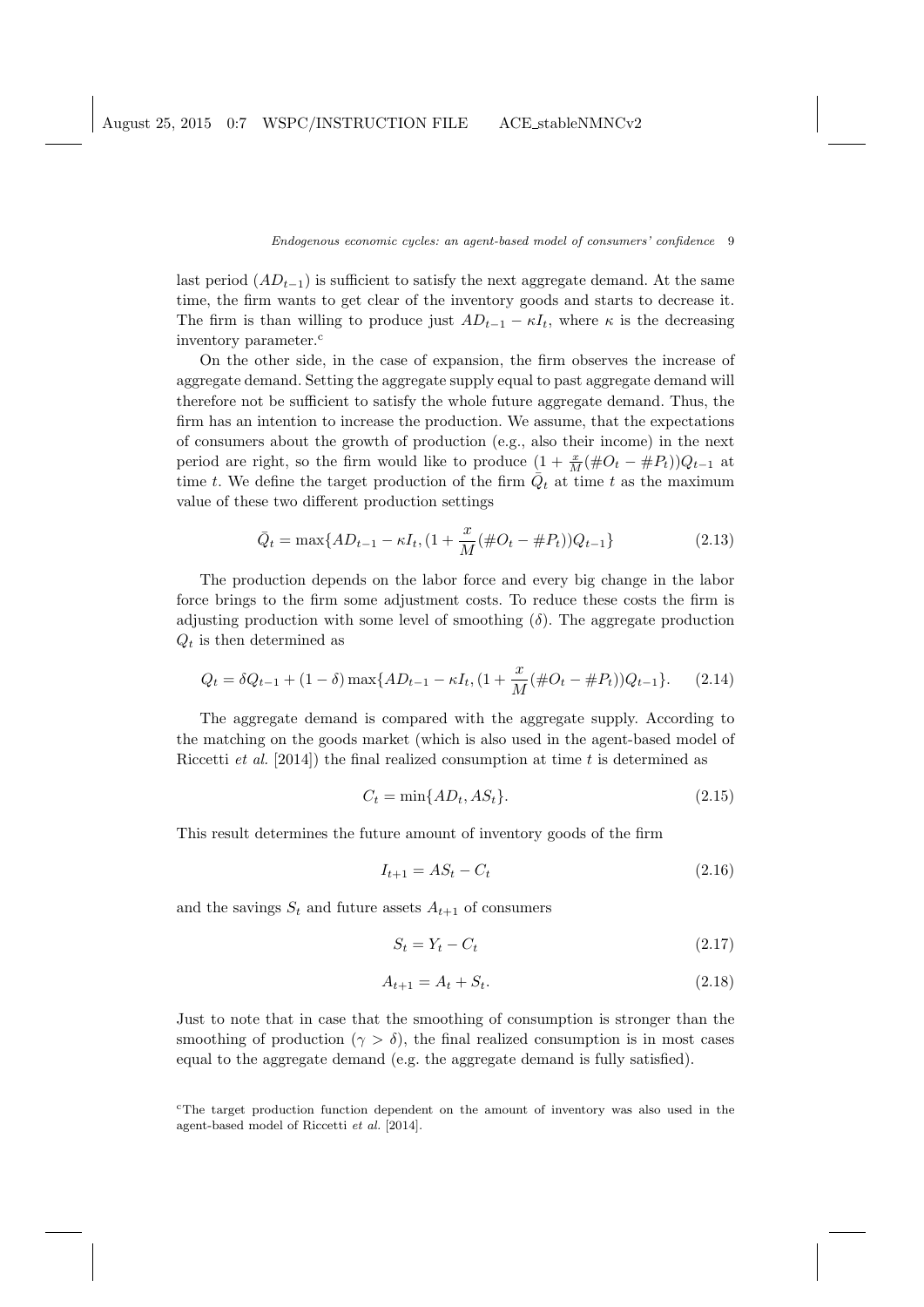# 3. Simulation Results

We programmed the whole model in the software R. We have constructed a simple lattice of 10000 agents in the form of a torus (like Westerhoff [2010]), so every agent has exactly four neighbors. We take one macro step as a quarter of a year and run the model for 300 macro steps. Between every two macro steps 10000 micro steps are driven, so on average every agent has a chance to change or maintain his opinion in a term.

In the model, the confidence of the consumer is dependent on the three sensitivity parameters. We have calibrated the model mainly in line with Westerhoff [2010]. After some calibration, we choose  $\alpha_t^Y = 5$ ,  $\alpha_t^S = -10$  and  $\beta = 1$ .<sup>d</sup> The extrapolation parameter is  $x = 0.1$ . Following the estimation of Stork *et at.* [2009] (from DSGE model) we set the smoothing parameter for consumption  $\gamma = 0.8$ . We assume, that the production is more flexible than consumption spending and set the production smoothing parameter  $\delta = 0.7$ . The inventory decreasing parameter  $\kappa = 0.6$ . Values of all parameters could be found in Table 1.

| Parameter        | Description                     |  |  |
|------------------|---------------------------------|--|--|
| $M = 10000$      | Number of consumers             |  |  |
| $T = 10000$      | Number of micro steps           |  |  |
| $TT = 300$       | Number of macro steps           |  |  |
| $\alpha^Y=5$     | Income sentiment parameter      |  |  |
| $\alpha^S = -10$ | Saving sentiment parameter      |  |  |
| $\beta=1$        | Social sentiment parameter      |  |  |
| $\gamma=0.8$     | Consumption smoothing parameter |  |  |
| $\delta = 0.7$   | Production smoothing parameter  |  |  |
| $\kappa = 0.6$   | Inventory parameter             |  |  |
| $x=0.1$          | Extrapolation parameter         |  |  |

Table 1. Parameter setting.

As each run of the model is according to randomness generating business cycles with different lengths and timing, we cannot present the evolution of macroeconomic variables graphically with some average values. Hence, we will present the evolvement of the key macroeconomic variables on one simulation of the model. The average values from more runs will be introduced in the next chapter within the sensitivity analysis.

After running the simulation an endogenous cyclic movement of economic activity appears. This could be best observed in the movement of the aggregate income  $Y_t$  in Figure 2. The irregularity of cyclic movement is caused by randomness in the spread of optimistic/stable/pessimistic mood among agents.

<sup>d</sup>The value of this parameter in the model of Westerhoff [2010] is 0.881. We did not find any explanation for this number so we used the first closest whole number 1. The results were stable also for this value.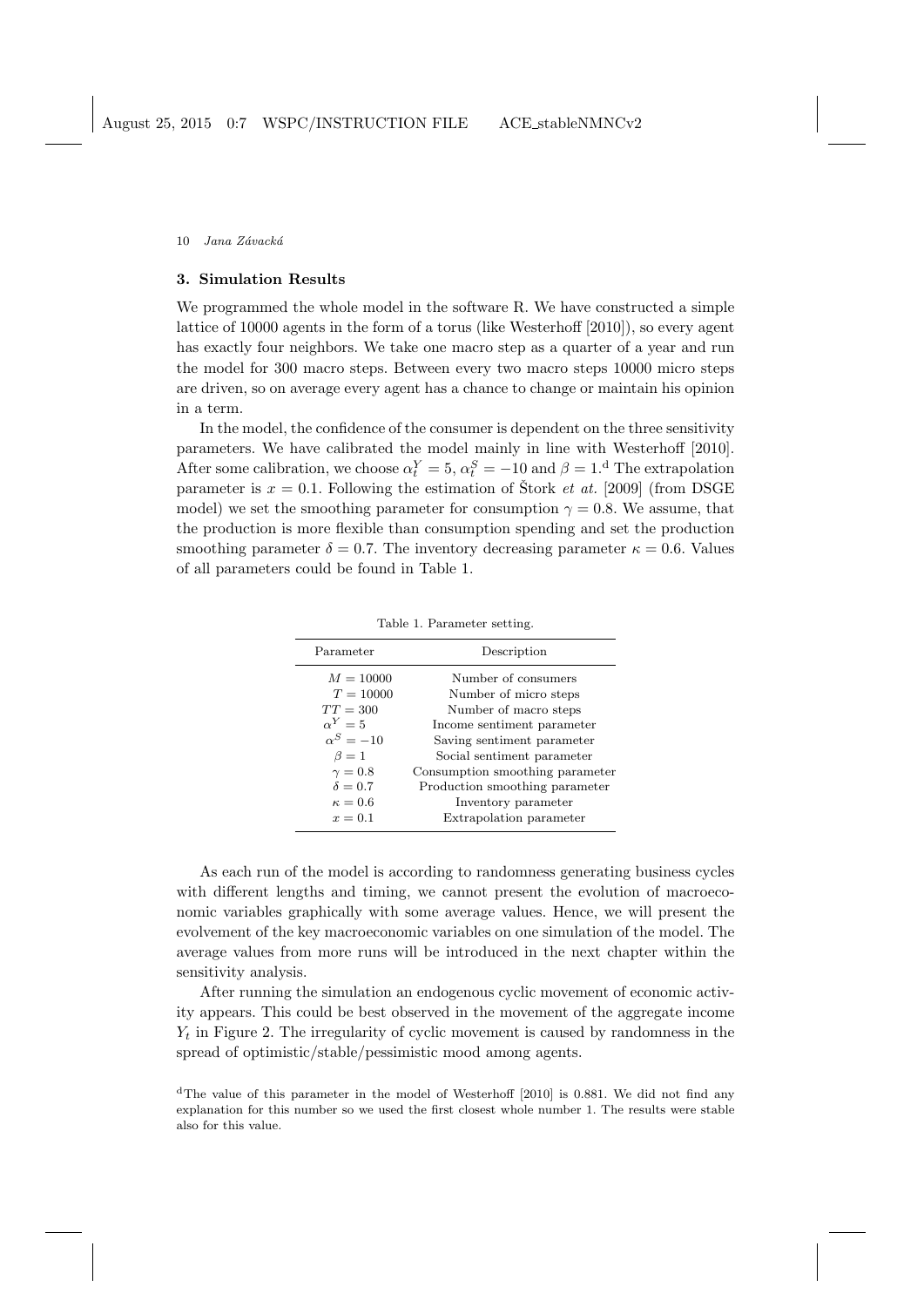

Fig. 2. Aggregate supply versus aggregate demand.



Fig. 3. The decomposition of the aggregate supply AS.

In Figure 2. we can see also the involvement of the aggregate demand AD and the aggregate supply AS. The aggregate supply is typically in excess of aggregate demand: this was somewhat expected, as the firm prefers to accumulate some controlled inventory instead of failing to meet the aggregate demand. This is also observable from Figure 3. In case of expansion, the aggregate supply is following the growing trend of aggregate demand, holding some inventory goods. In case of contraction the amount of inventory goods is decreasing and the aggregate supply again follows the trend of aggregate demand, this time decreasing.

Following the definition of the aggregate supply in the model (2.12) we decompose in Figure 3. the aggregate supply into the production part (Q) and inventory goods (I) left from the previous period. We can see that the production again follows the trend of business cycle movement and in comparison to the aggregate supply is much more stable. The swings in the supply are amplified by the adjustment of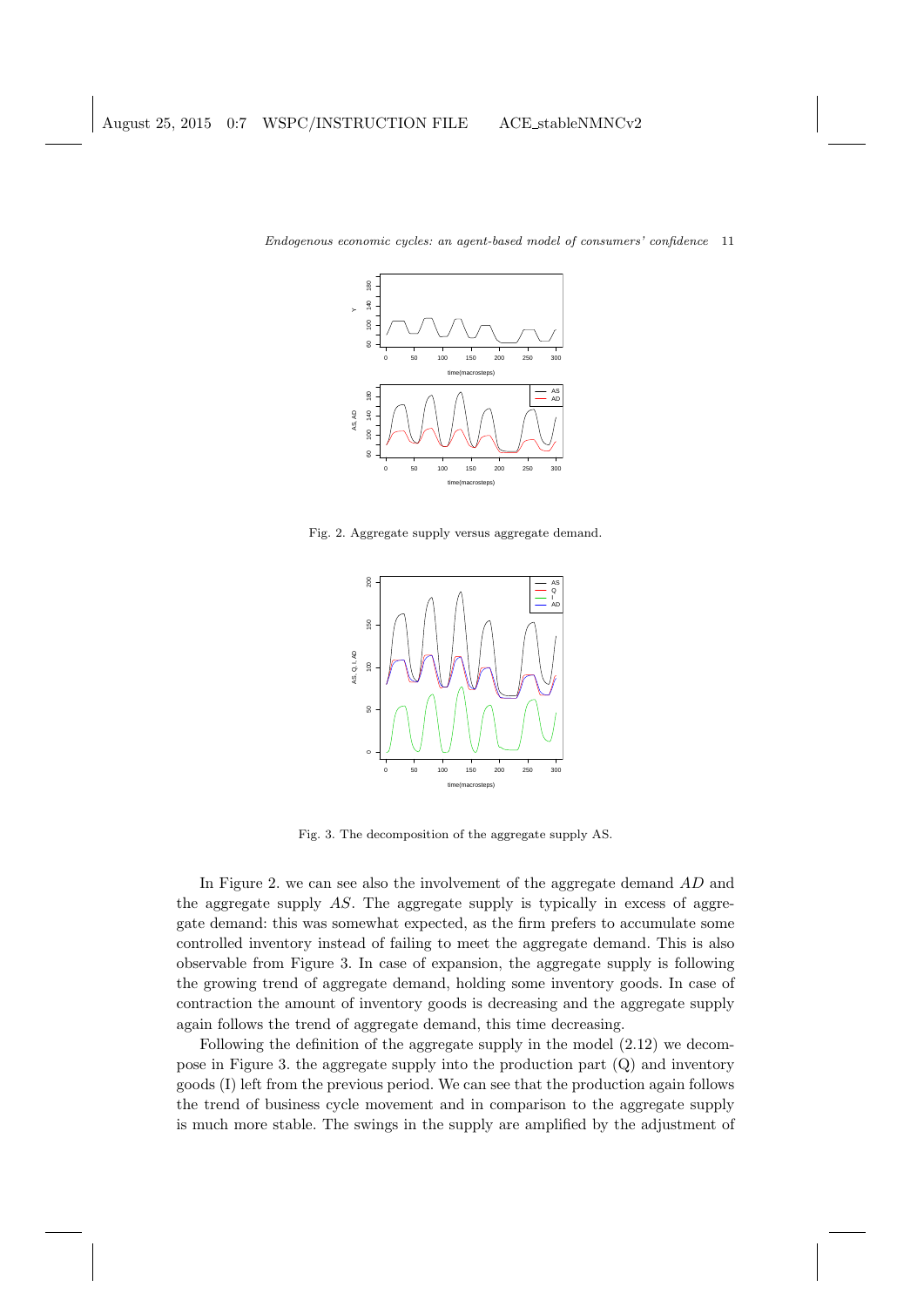

Fig. 4. The decomposition of income by consumer.

inventory goods following the expectations about the future aggregate demand. For comparison, we plot in the graph also the aggregate demand (AD). We can see that the production nearly coincides with the aggregate demand. The small deviations from the aggregate demand in the phase of expansion lead to accumulation of inventory goods and excess of aggregate supply. In opposite, the tendency of decreasing the inventory together with the production under the level of aggregate demand leads to decrease of the amount of inventory goods again.

In Figure 4. the decomposition of the aggregate income by consumers is presented. The aggregate income is redistributed according to (2.17) into the aggregate consumption and savings, the aggregate assets are formed as assets from previous period, adjusted for present saving/dis-saving following the equation (2.18). We can see from Figure 4. that the aggregate income  $Y$  and the aggregate consumption  $C$ are much more stable than assets.

In the phase of expansion the income dominates consumption spending and consumers, according to the assumptions, built their savings following their preferences. On the contrary, in the bottom of the business cycle, the higher level of consumption spending is achieved by reducing their savings (negative saving values), the income could not cover all the consumption spending anymore. More, we can see that the assets vary a lot during the business cycle. This follows from the accumulation of savings during the phases of expansion and diminishing of them during the phases of contraction. $\epsilon$ 

The last interesting results coming from the simulation are the one describing the spread of the waves of optimism (O)/stableness (ST)/pessimism (P) among agents. Firstly, we present the amount of each type of agents in the lattice in Figure 5.

<sup>e</sup>The model is set so that the assets at the beginning are 0. In practice, we could assume that there was already some level of assets at the beginning, obtained by inheritance, which will be passed to another generation again.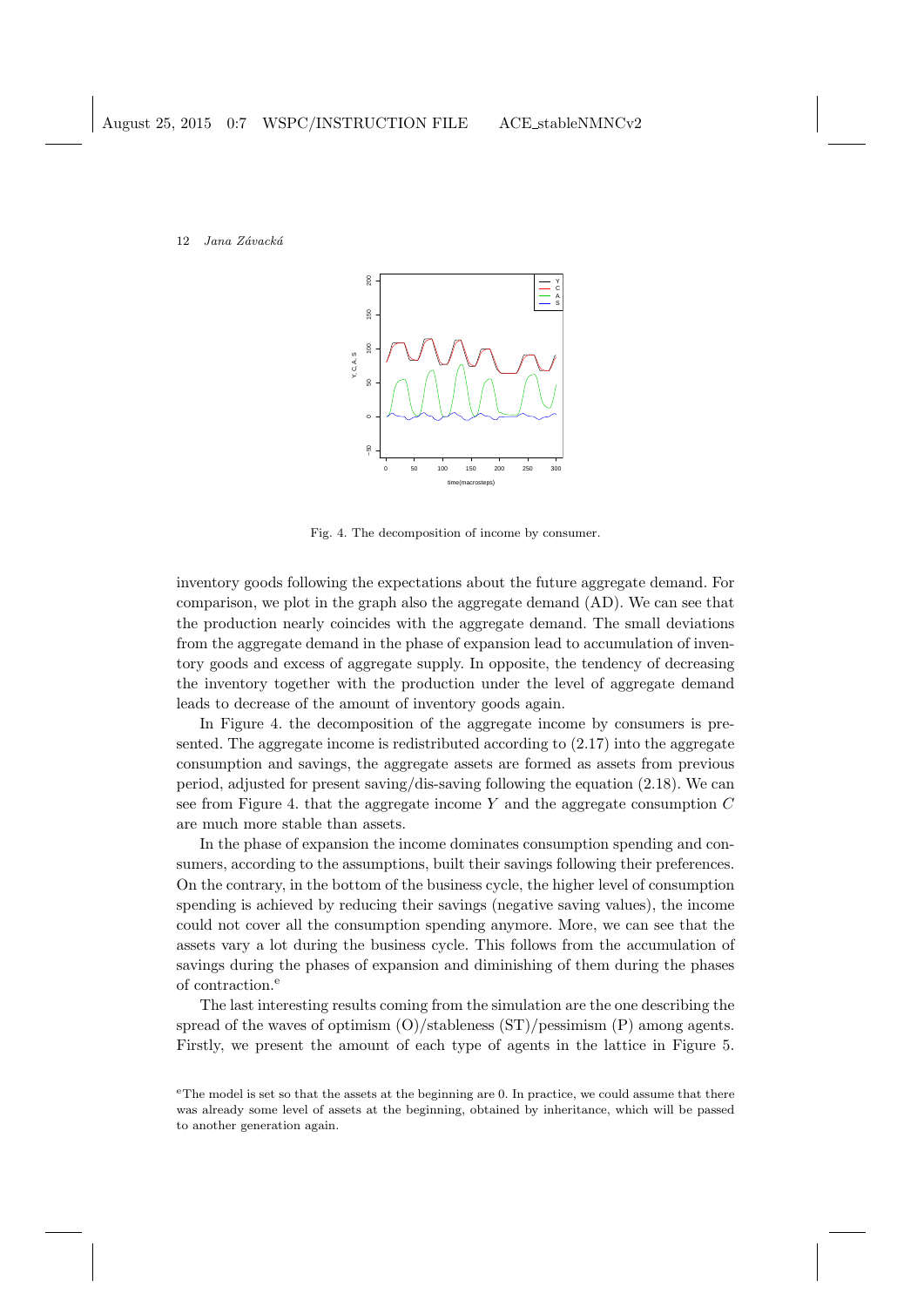

Fig. 5. The amount of optimists, stable ones and pessimists in the lattice.



Fig. 6. The optimists, stable ones and pessimists in the lattice.

To make the results more readable, we have presented the evolvement just for 100 macro steps, e.g., about two business cycles. Secondly, we present the graphical spread of the mood in the lattice through the set of maps for the macro steps 50 till 110 in Figure 6. In both graphs the optimists are depicted in green, stable agents with the black and pessimists with the red one. In Figure 6. we can see how the mood is spreading firstly from a majority of stable agents (macro step 50) into the majority of optimists (macro step 66), back into the majority of stable agents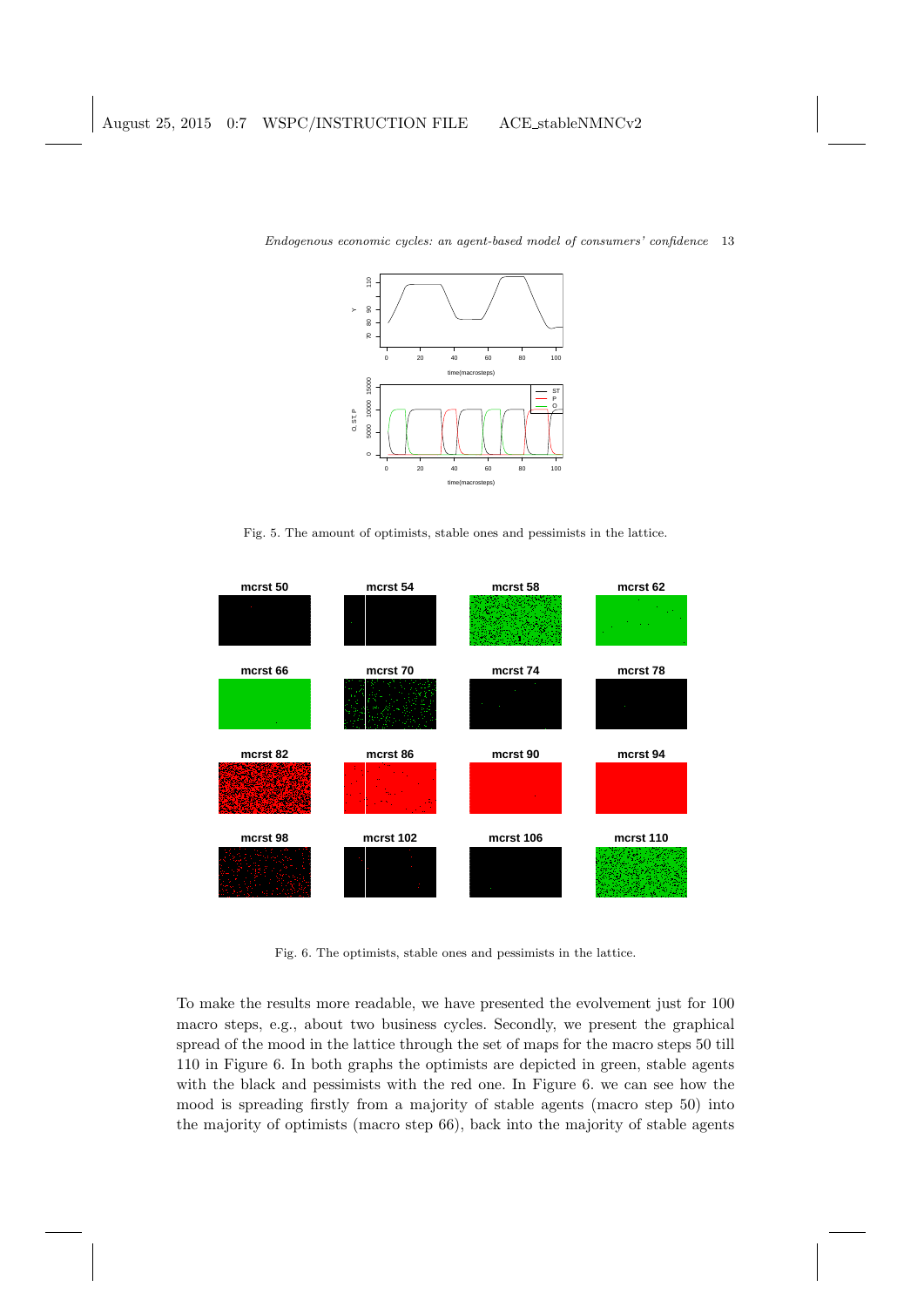(macro step 78), then into the majority of pessimists (macro step 94) and again back into the majority of stable agents (macro step 106). Then the cycle repeats.

### 4. Sensitivity Analysis

The variability of the results depends strongly on the choice of model parameters. According to the influence we can distinguish between micro and macro parameters in the model. The values of macro parameters could be calibrated according to the regressions driven on time series of main macroeconomic variables or according to the studies made on these macroeconomic data. The micro parameters in the model are mainly calibrated according to Westerhoff [2010] and could be calibrated by some regressions made on micro economic data. However, to obtain such data for households could be more complicated. One of the options is to use the data of consumer confidence, which measure the level of confidence in the society on the basis of statistical surveys.

We do not estimate the most probable values of the micro parameters in this paper. On the contrary, we would like to present the sensitivity of obtained results on the choice of micro economic parameters, especially on  $\alpha_t^Y$ ,  $\alpha_t^S$  and  $\beta$ . For each of these values we always fix two of these parameters on the initial value (from the Table 1.) and run the model for the third parameter for the net of 20 different values. The parameter setting of these variables are depicted in Table 2.

| racio en 1 aramores corring for childrenomo. |                                                                                      |        |              |  |
|----------------------------------------------|--------------------------------------------------------------------------------------|--------|--------------|--|
|                                              | Parameter Sensitivity on $\alpha^Y$ Sensitivity on $\alpha^S$ Sensitivity on $\beta$ |        |              |  |
| $\alpha^{Y}$                                 | $0 \ldots 10$                                                                        |        |              |  |
| $\alpha^{S}$                                 | $-10$                                                                                | $-200$ | $-10$        |  |
|                                              |                                                                                      |        | $0 \ldots 2$ |  |

Table 2. Parameter setting for simulations.

For each chosen value of the parameter we run the model 50 times with the macro horizon 200 quarters (50 years) and then make the statistical evaluation. After each run of the model we count the average income during the run, the average length of one business cycle and the average number of business cycles during the run.<sup>f</sup>

## 4.1. Cyclical behavior

Firstly, we are testing the sensitivity of cyclical behavior on the choice of micro parameters. In Figure 7. we present box plots of the average count of business cycles for different parameter setting. We can observe in all figures that for some choice of parameters' values there is no cycle. In case of  $\alpha_t^S$  the cyclic behavior starts

<sup>f</sup>We are counting only full business cycles starting with the first phase of expansion after being in contraction and finishing with the end of fourth phase, at the end of the contraction.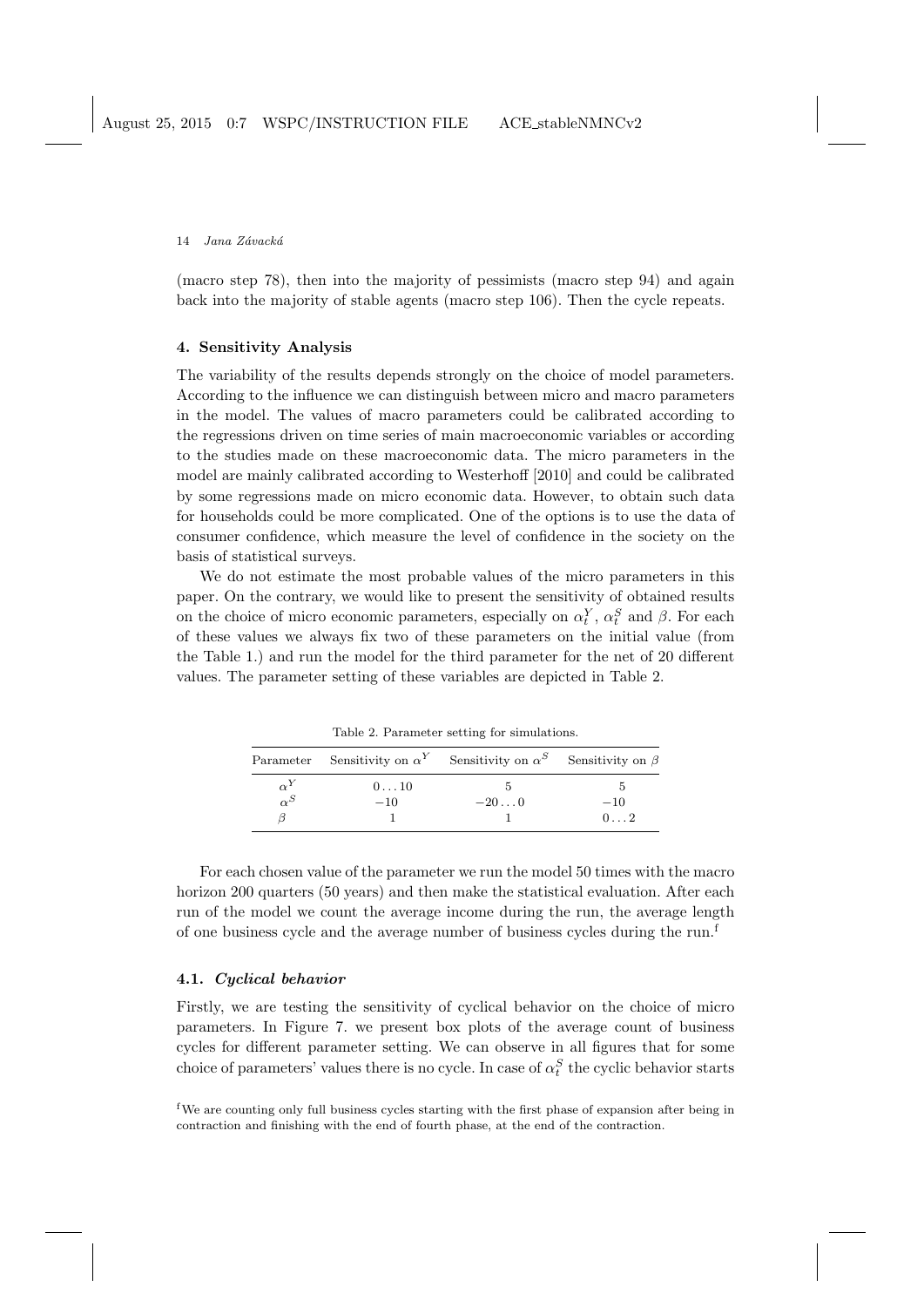

Fig. 7. Average count of business cycles.



Fig. 8. Average length of business cycles.

from the value −9. This is in accordance with the theoretical assumption, that in case the agent is stable, even if he expects future growth in his income (expressed by the parameter  $\alpha_t^Y = 5$ ) he is willing not to increase his consumption spending (this works only in case when  $\alpha_t^S > \alpha_t^Y$ ). In addition, the cyclical behavior occurs only for  $\alpha_t^Y$  from 4 till 7 and  $\beta > 0.7$  (e.g., at least with some level of sensitivity on neighbors' confidence).

In Figure 8. we present the average length of business cycle for different values of parameters expressed in quarters. Again, we can observe that there is a length 0 for some cases, this corresponds to the situations without cycling behavior. The average length of business cycle for  $\alpha_t^S < -9$  is around 50 quarters, which is 12.5 years. The sensitivity of length of business cycle on changes in parameters  $\alpha_t^Y$  and  $\beta$  is much bigger. But from the boxplots in Figure 8. we can observe that for our model setting of these parameters ( $\alpha_t^Y = 5$  and  $\beta = 1$ , in Table 1.) the volatility is low.

# 4.2. Average income

Finally, we are interested in the average income during the business cycle. We investigate only the cases where the cyclical behavior occurs, we plot the results for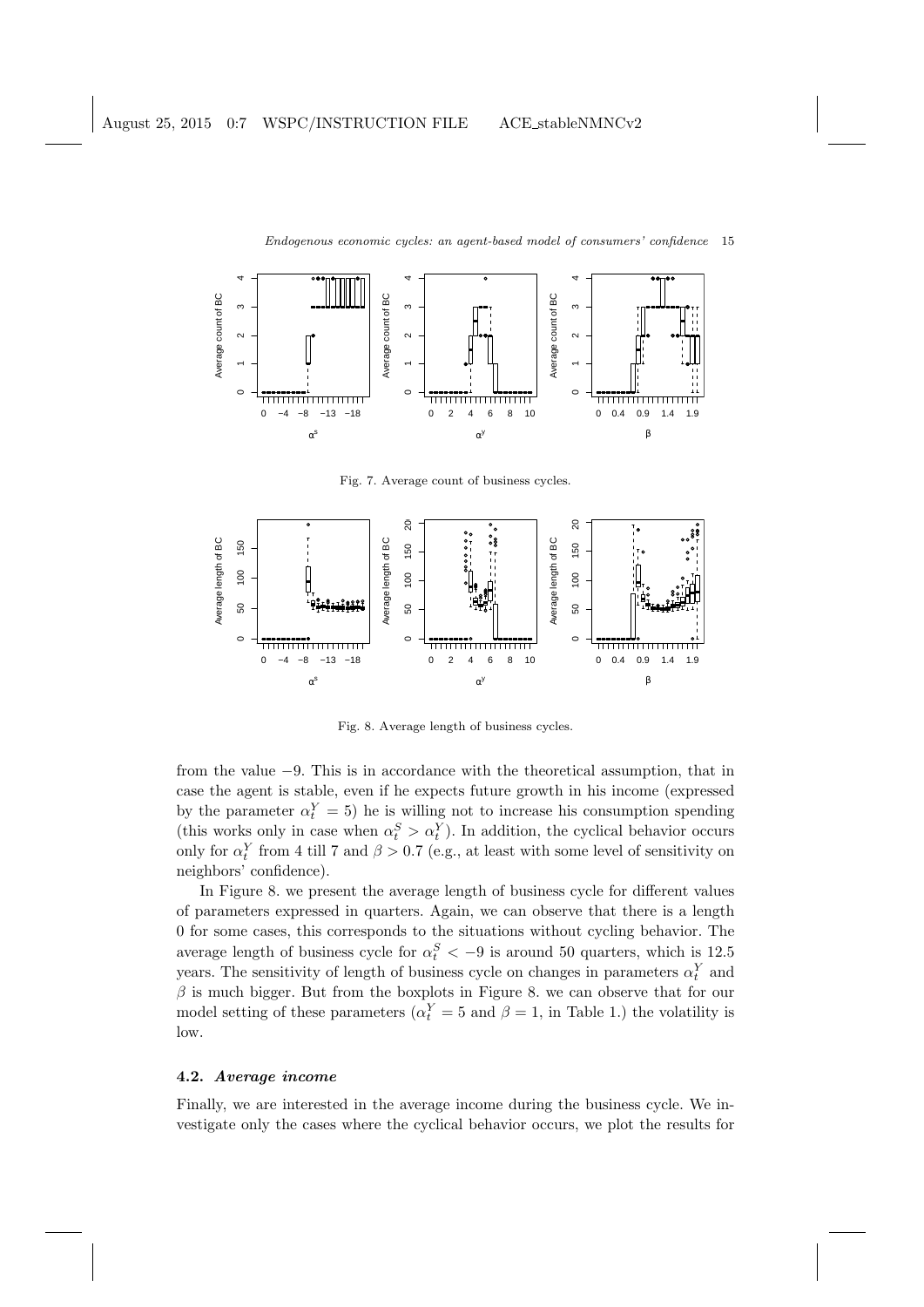

Fig. 9. Average income during the run.

 $\alpha_t^S \in (-9, -20), \alpha_t^Y \in (4, 7)$  and  $\beta \in (0.7, 2)$  in Figure 9. The boxplots confirm that model setting of parameters keep quite stable results, with an average value of income around 100 (this was also starting point for simulations). Higher volatility of average income for limit values of  $\alpha_t^Y$  and  $\beta$  corresponds to higher volatility in the cyclical behavior of economic activity.

# 5. Conclusion

The paper introduces a possible endogenous source of business cycle movement in the economic activity. This source was presented on the simple agent-based model with heterogeneous consumers and one production unit - firm. The cyclical movement was, according to the model setting, coming up from the spread of consumer confidence associated with variable marginal rate of substitution between current consumption and savings. These two factors consequently cause time delay between the payment of costs of production and the collecting payments for the goods by the firms.

The model was set so that in the phases of expansion the growth of consumption is firstly supported by the growth of income, but after some period slowing by the preference of savings (increasing income is rather saved, keeping the desired consumption spending constant proportional to the last average income). This preference in the combination with the firm's expectations finally leads to the stopping of the consumption growth. Then the economic activity turns down. The decline is from the beginning caused by the adjustment of desired consumption to decreasing incomes, and after some period influenced by the increased marginal utility of consumption to savings. Decreasing of savings finally helps to stabilize the economy again and allows to turn it into the growth anew.

The idea was presented on the very simple model with a lot of simplified assumptions. The reason of that was to present the clear cyclical movement, without the side effects of other macroeconomic variables. Additional variables could mess up the driving force of the cyclical behavior in the economy, making the model more realistic but the cyclical movement less traceable. Incorporating the technol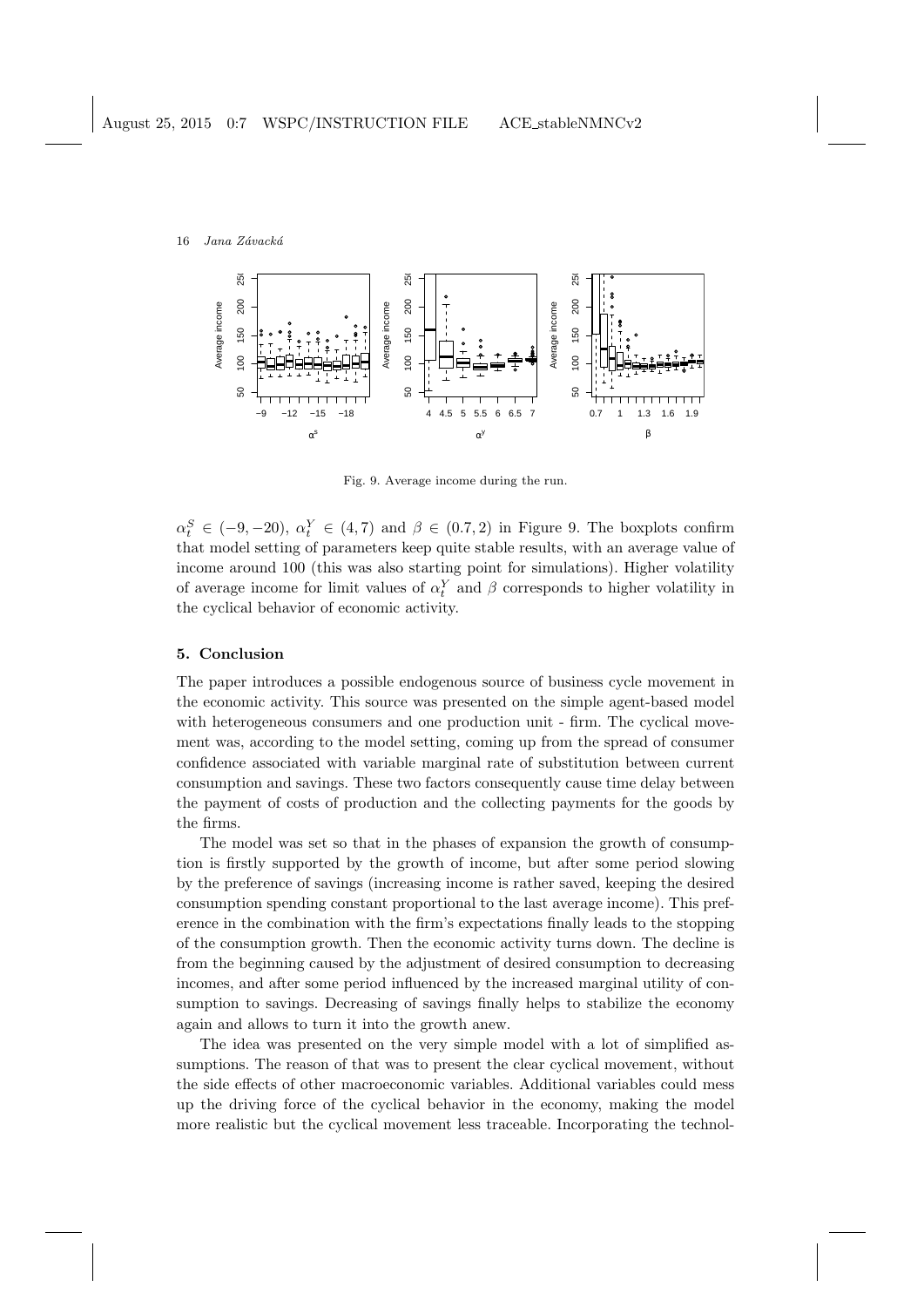August 25, 2015 0:7 WSPC/INSTRUCTION FILE ACE stableNMNCv2

Endogenous economic cycles: an agent-based model of consumers' confidence 17

ogy growth into the model could further lead to the permanent growth of potential economic activity and the cyclical movement along the growing function. The relaxation of all these assumptions, as well as deeper sensibility analysis, based on various types of lattices are all possible developments of this idea in future work.<sup>g</sup>

The simple idea of possible endogenous cyclical movement in the economy explained in this paper should not be understood as the unique source of business cycle movement, but rather as a one of more procyclical sources from the complex bunch of factors influencing the economy. We believe that incorporating this idea into more complex models could help to explain some cyclical movements and could be contributory in searching the way how to revive the descended economic activity.

## Acknowledgments

I would like to thank to Mr. Paolo Pellizzari for his useful advice and comments during my work. The paper was funded by Student Grant Competition of VSB-TU Ostrava within the project SP2014/131, within Operational Programme Education for Competitiveness - Project No. CZ.1.07/2.3.00/20.0296 and within the programme of Support of Research and Development in the Moravian-Silesian Region in 2013.

### References

- 1. J.M. Keynes, The General Theory of Employment, Interest and Money, (Macmillan, London, 2007).
- 2. D. Acemoglu and A.Scott, Consumer confidence and rational expectations: are agents' beliefs consistent with the theory? The Economic Journal.  $104(422)(1994)$  1–19.
- 3. J. Bram and S .C. Ludvigson, Does consumer confidence forecast household expenditure? A sentiment index horse race, *Economic Policy Review.* 4(2)(1998).
- 4. Ch.D. Carrol,J.C. Fuhrer and D. W. Wilcox, Does consumer sentiment forecast household spending? If so, why? The American Economic Review. **84**(5)(1994) 1397–1408.
- 5. N.S. Souleles, Consumer sentiment : its rationality and usefulness in forecasting expenditure - evidence from the Michigan micro data, *NBER Working Papers*. **15049**(2009).
- 6. F. Westerhoff, An agent-based macroeconomic model with interacting firms, socioeconomic opinion formation and optimistic/pessimistic sales expectations, New Journal of Physics. 12(7)(2010).
- 7. F. Westerhoff and M. Hohnisch, Consumer sentiment and countercyclical fiscal policies, International Review of Applied Economics. 24(5)(2010) 609–618.
- 8. Ch. Deissenberg, S. Van der Hoog and H. Dawid, EURACE: a massively parallel agent-based model of the European economy, Applied Mathematics and Computation 204(2008) 541–552.
- 9. D.D. Gatti, S. Desiderio, E. Gaffeo, P. Cirillo and M. Gallegati (eds.), Macroeconomics from the bottom up (Springer-Verlag, Milano, 2011).
- 10. G. Dosi, G. Fagiolo and A. Roventini, An evolutionary model of endogenous business cycles, Computational Economics 27(2006) 3–34.

<sup>g</sup>The expanded versions of the model were already used for comparing various monetary policies in Závacká [2015a], investigating the consumption-income ratio within different labor tier workers in Závacká [2015b] and measuring the income inequality in Závacká [2015c].